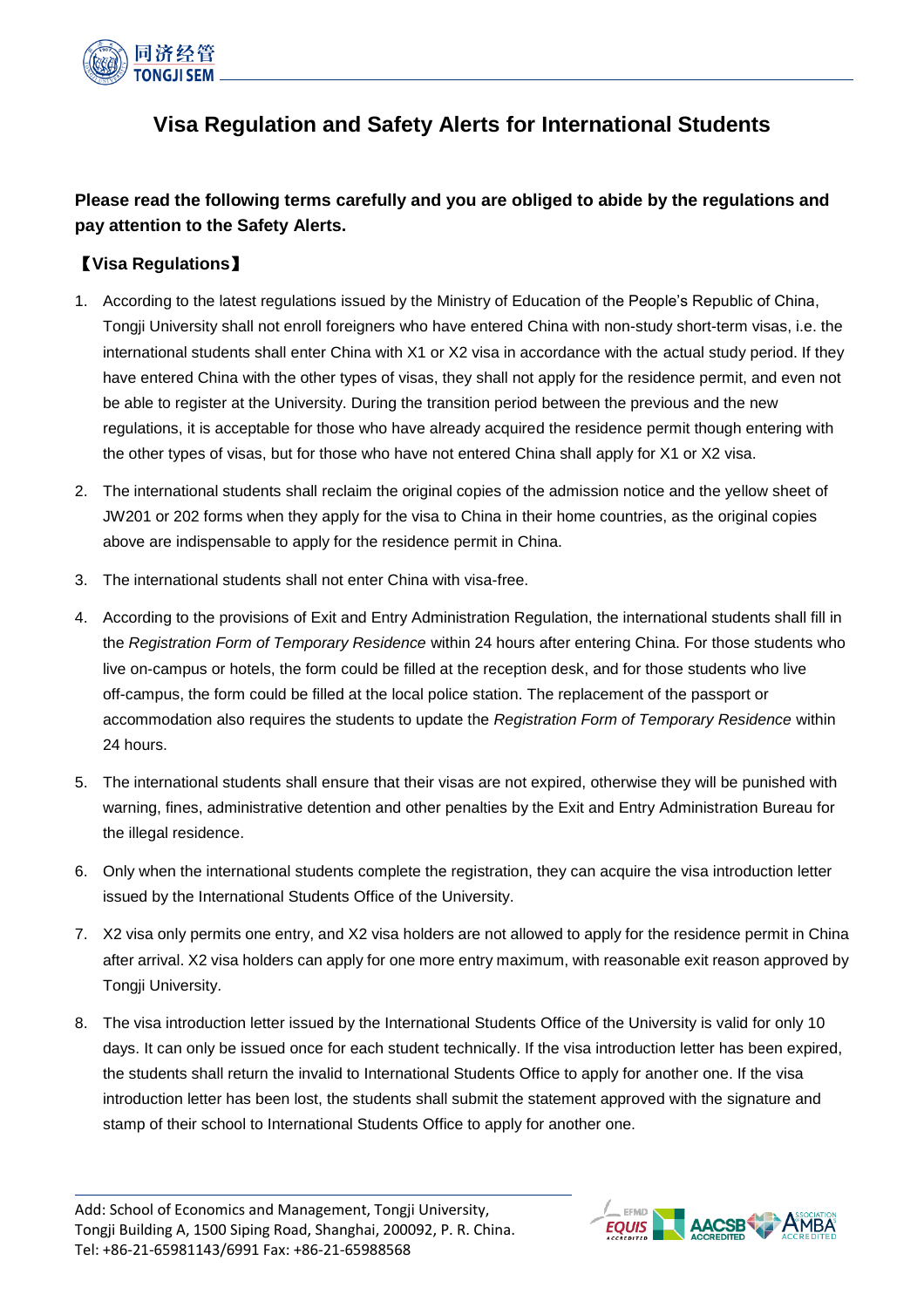

9. The visa introduction letter issued by the International Students Office shall not be added or revised with any content by the students, otherwise it will be invalid.

## 【**Safety Alerts**】

Tongji University is committed to maintaining a safe and secure environment for all to learn, live and work. We understand that the campus community is a dynamic place, so everyone must play a role in maintaining that safety. We also understand that communication with the campus community is vital to keeping everyone informed and involved.

#### **Legal Compliance**

- 1. No illegal drugs in China. Trafficking in drugs will be punished by Chinese laws and regulations.
- 2. No sexual harassment. Anyone who breaches that will be punished.
- 3. Engaging in a political activity in the host country, including but not limited to joining political parties or unions, participating in demonstrations, soliciting political material or picketing may be dangerous and illegal. If you have legal problems because of such activities, Tongji SEM cannot provide legal counsel.

#### **Fire Safety**

- 1. Choose certified electrical appliances. Avoid overloading electrical circuits and plugging more than one adapter into the same socket. Also, never connect too many plugs to the same socket. Do not use sockets with cracks, signs of overheating (e.g. being burnt black or distortion) or loosening.
- 2. Do not use high-power electric devices such as electric ovens, frying pans, clothes irons, hair-driers etc.in the dormitory and turn off the power when you leave.
- 3. While the electricity is off, take care when using alternative lighting. Use flashlights or chemical light sticks instead of candles or lanterns to reduce fire risks.

#### **Traffic Safety**

- 1. Turning Corners:As driving is on the right in China, a right turn is simple, and is allowed even when a red light shows. However, when using a cycle lane and going straight across a junction, be aware of vehicles on the adjacent road turning right.
- 2. Being a Pedestrian: Avoid jay walking and keep to the sidewalk or the right hand side of the road if at all possible, when you cross the road. Look left and right carefully and wait for a safe gap in the traffic before crossing.
- 3. Driving: Tongji SEM strongly recommends against owning or operating motor vehicles (including motorcycles, mopeds, and all other motorized vehicles, as well as cars) while being abroad, due to the inherent dangers of driving in a country with different traffic laws, driving habits, and regulations relating to insurance. Instead, cycles are a substitute if necessary. However, if you need any help in traffic accidents, call 120 for an ambulance, as required.